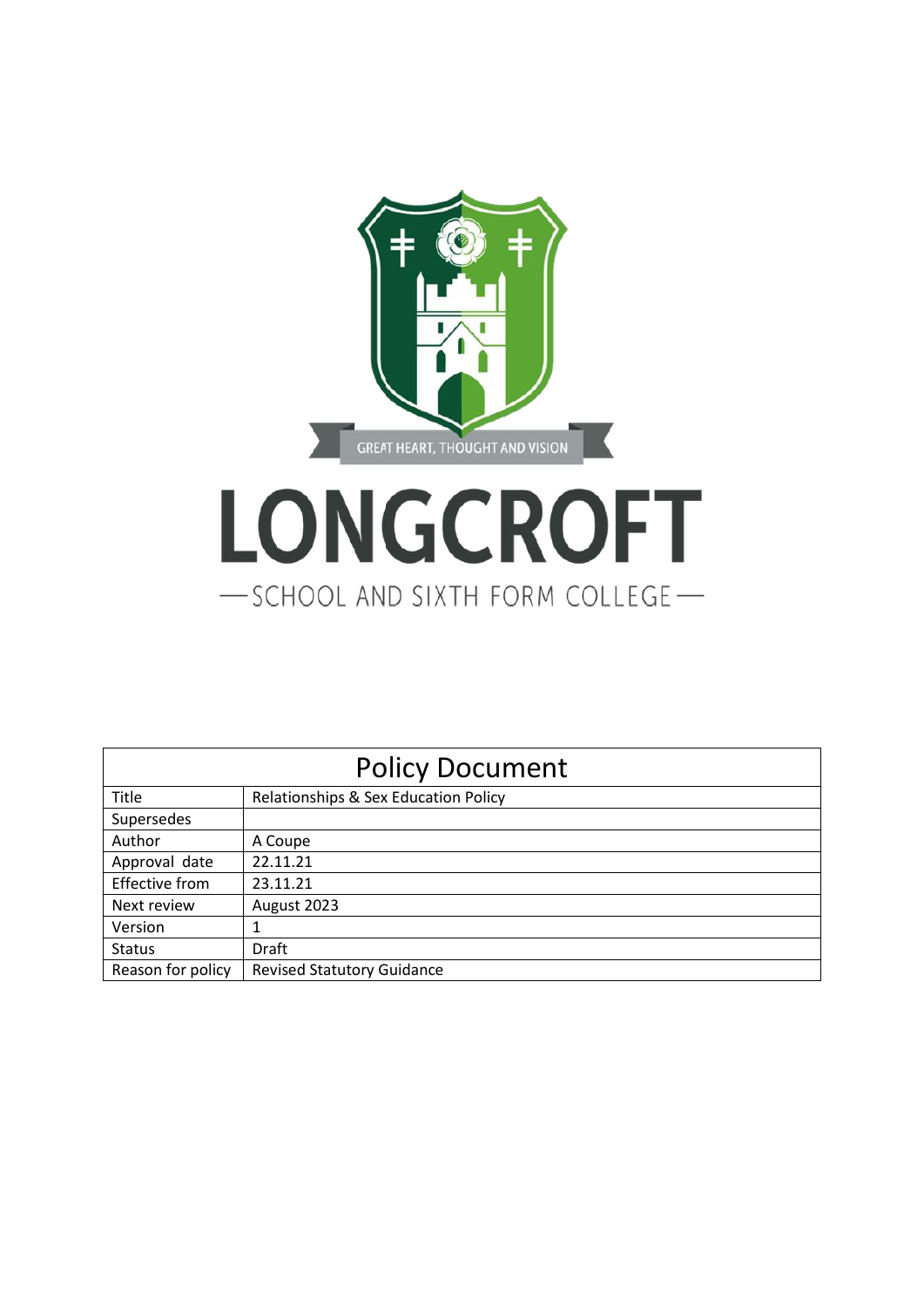## **1. Introductory Statement**

1.1 This policy covers Longcroft School & Sixth Form College's whole school approach to Relationships and Sex Education (RSE).

1.2 We believe that RSE is vital for the personal, social and emotional development of our pupils. It equips children and young people with the information, skills and values they need to have safe, respectful and enjoyable relationships and empowers them to take responsibility for their sexual health and well-being.

1.3 Longcroft School believes that all children and young people have a right to holistic, inclusive and needs-led RSE. We believe that through providing high quality RSE, we are upholding the ethos and values of our school and its commitment to equality and celebration of difference. Our core values of Great Heart, Great Thought & Great Vision guide us in preparing and delivering RSE teaching that encourages the development of an understanding of the importance of healthy, positive relationships that are based on trust, respect, honesty, kindness, generosity, boundaries, privacy, consent and the management of conflict, reconciliation and the right to end relationships. In addition, we understand the importance of educating pupils about sex, relationships and their health, for them to make responsible and well-informed decisions in their lives.

1.4 This policy was produced in consultation with our staff, board of governors, pupils and parents. We will ensure the policy is effectively communicated to staff and parents, including through publishing the policy on our school website.

1.5 The information below complies with our statutory obligations to deliver RSE under sections 34 & 35 of the Children and Social Work Act 2017. It will have due regard for the DfE's statutory Relationships Education, Relationships and Sex Education and Health Education Guidance and other relevant guidance.

1.6 We will review the policy on a regular basis to ensure that it is in line with current Government guidance and legislation and to ensure that our RSE programme continues to meet the needs ofour pupils.

1.7 The policy should be read in conjunction with other relevant policies such as the Anti-Bullying Policy, The Behaviour Policy, The Teaching And Learning Policy, The Peer on Peer Abuse Policy and the Safeguarding Children Policy.

## **2. Equality, Inclusion and Social Justice**

2.1 We believe that RSE is a key vehicle for promoting equality, inclusion and social justice.

2.2 Our RSE is designed to promote gender equality through challenging gender stereotypes and sexism and sexual harassment in schools. We take these issues seriously and ensure that we embed content on gender equality throughout the curriculum.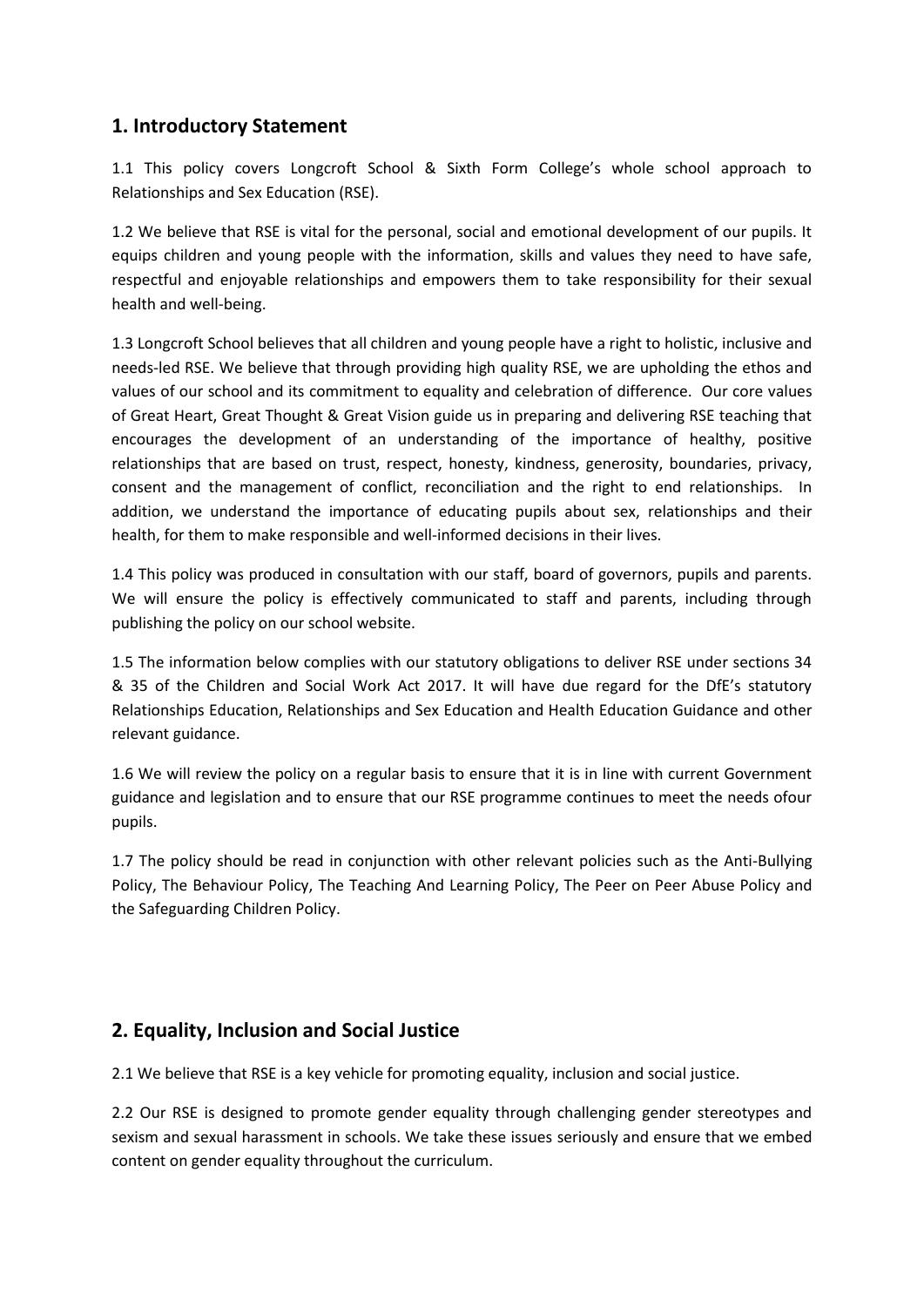2.3 We are also committed to an RSE that makes every pupil feel valued and included and is relevant to them. This means we are committed to an LGBT+ inclusive and SEND inclusive curriculum and are mindful of the preparing for adulthood outcomes, as set out in section 7.38 of the SEND Code of Practice 2014 when planning for this subject.

2.4 We will also ensure that we take into account the religious and cultural background of all pupils when teaching RSE. An inclusive RSE at Longcroft School will seek to challenge all forms of discrimination and prejudice between pupils and promote understanding and respect as outlined under the Equality Act 2010.

## **3. Definition of Relationships and Sex Education**

3.1 We define relationships education as learning about the physical, social, legal and emotional aspects of human relationships including friendships, intimate, sexual and committed relationships and family life.

3.2 We define sex education as learning about the physical, social, legal and emotional aspects of human sexuality and behaviour, including human reproduction. This includes conception and contraception, safer sex, sexually transmitted infections and sexual health.

3.3 We take the approach that Relationships and Sex Education are best approached in an integrated way and using a gender equity and human rights framework. We will take care to highlight lessons that contain what we define as sex education so that we can respect the wishes of parents who have withdrawn their children from this content. Simultaneously, we will seek to nurture children's curiosity about the world around them, supporting their development and their respect for themselves and each other.

3.4 To cover the curriculum content outlined in the RSHE Guidance, we will equip our pupils to build positive and respectful relationships online and offline.

3.5 We seek to ensure that our RSE gives pupils the knowledge, skills, attitudes and values that will help them to:

- realise their health (including sexual health), wellbeing and dignity
- build self-esteem and self-worth
- explore and value their personal and sexual identity and the personal/sexual identities of others
- understand family structures, committed relationships and the legal status of different types of long-term relationships
- understand and make sense of the real-life issues they are experiencing in the world around them
- manage and explore difficult feelings and emotions
- consider how their choices affect their own wellbeing and that of others
- develop as informed and responsible citizens
- understand and ensure the protection of their rights throughout their lives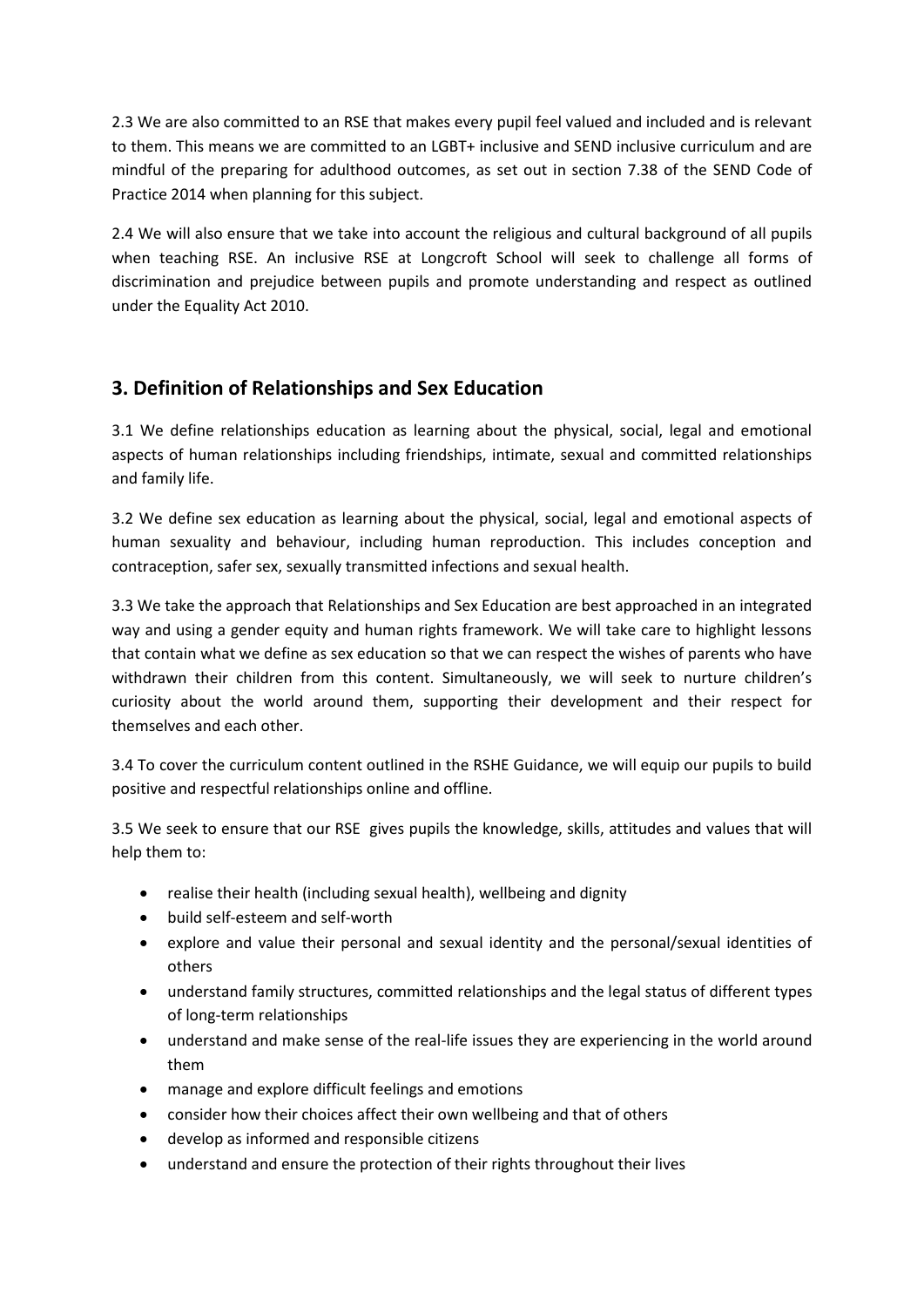• manage their online activities including the use of mobile phones, the sharing of sexualised content online, online pornography and resultant attitudes

3.6 We believe that high quality, comprehensive RSE does not encourage early sexual experimentation but in fact builds young people's confidence and self-esteem and helps them understand the reasons for delaying sexual activity. Evidence shows that effective RSE plays a role in behaviour change, including reducing unprotected or unwanted sex and reducing harmful behaviour, including sexual harassment and sexual violence.

## **4. Subject Content**

4.1 The curriculum programme is developed by the PSHE Lead in conjunction with the views of teachers, pupils and parents.

4.2 At Longcroft School we will meet the learning objectives and content outlined in the Relationships Education, Relationships & Sex Education and Health Education Guidance (See 4.5 below).

4.3 All content will be delivered in a timely way and will be age and developmentally appropriate to meet the needs of our pupils, including those pupils with SEND.

#### 4.5 RSE subject overview

RSE will continue to develop pupils' knowledge on the topics taught at a primary level, in addition to the content outlined in this section.

#### **4.5a Families - By the end of secondary school, pupils will know:**

- That there are different types of committed, stable relationships.
- How these relationships might contribute to human happiness and their importance for bringing up children.
- What marriage is, including their legal status, e.g. that marriage carries legal rights and protections not available to couples who are cohabiting or who have married, for example, in an unregistered religious ceremony.
- Why marriage is an important relationship choice for many couples and why it must be freely entered into.
- The characteristics and legal status of other types of long-term relationships.
- The roles and responsibilities of parents with respect to raising children, including the characteristics of successful parenting.
- Pupils will also know how to:
	- o Determine whether other children, adults or sources of information are trustworthy.
	- $\circ$  Judge when a family, friend, intimate or other relationship is unsafe, and recognise this in others' relationships.
	- o How to seek help or advice if needed, including reporting concerns about others.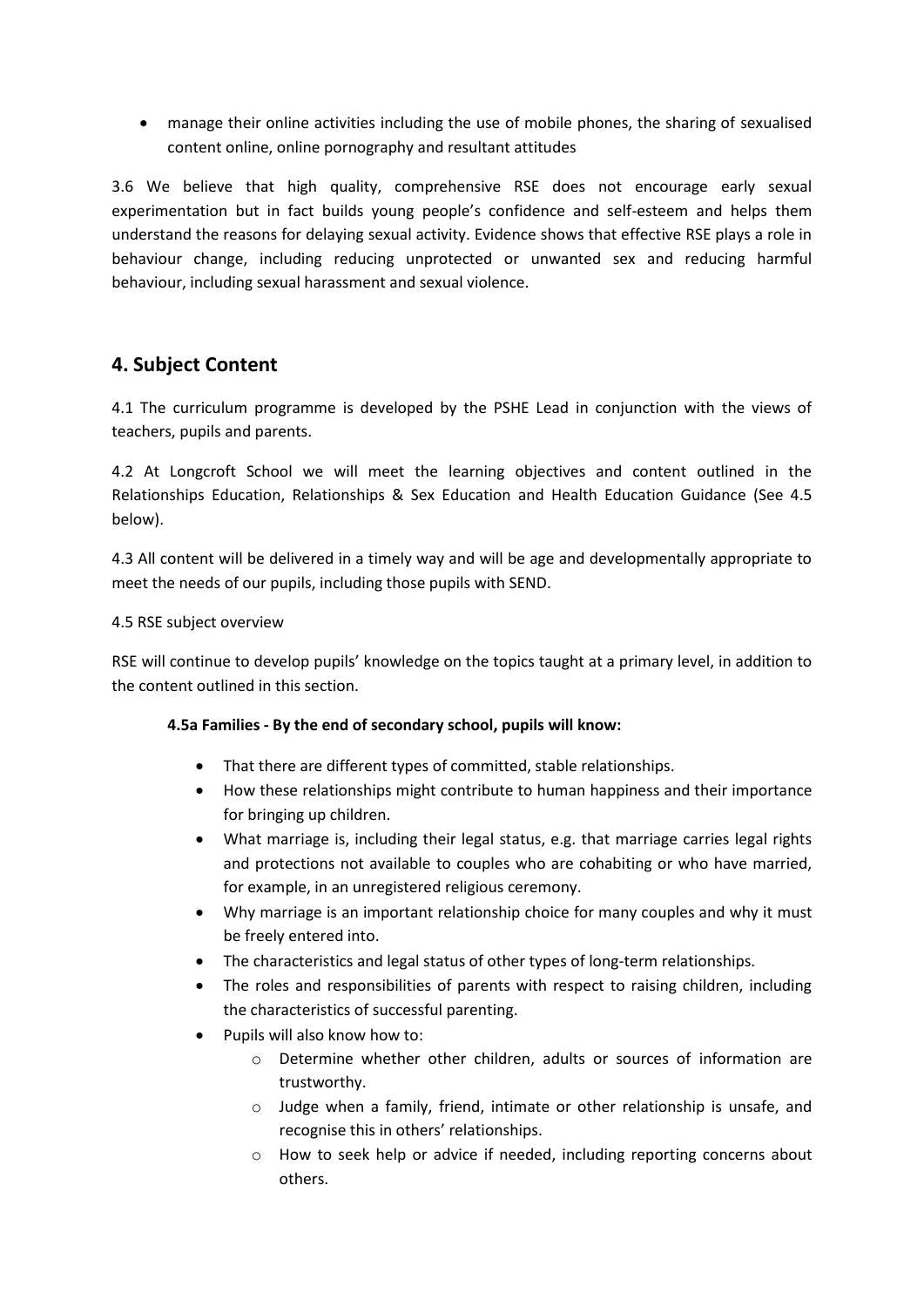#### **4.5b Respectful relationships, including friendships - By the end of secondary school, pupils will know:**

- The characteristics of positive and healthy friendships in all contexts (including online), including trust, respect, honesty, kindness, generosity, boundaries, privacy, consent and the management of conflict, reconciliation and ending relationships. This includes different (non-sexual) types of relationships.
- Practical steps they can take in a range of different contexts to improve or support respectful relationships.
- How stereotypes, particularly those based on sex, gender, race, religion, sexual orientation or disability, can cause damage, e.g. how they might normalise nonconsensual behaviour or encourage prejudice.
- That in school and wider society they can expect to be treated with respect by others, and that in turn they should show due respect to others, including people in positions of authority and due tolerance of other people's beliefs.
- About different types of bullying (including cyberbullying), the impact of bullying, responsibilities of bystanders to report bullying and how and where to get help.
- The types of behaviour in relationships that can be criminal, including violent behaviour and coercive control.
- What constitutes sexual harassment and violence and why these are always unacceptable.
- The legal rights and responsibilities regarding equality, with reference to the protected characteristics defined in the Equality Act 2010, and that everyone is unique and equal.

#### **4.5c Online and media - By the end of secondary school, pupils will know:**

- Their rights, responsibilities and opportunities online, and that the same expectations of behaviour apply in all contexts.
- About online risks, including that any material shared with another person has the potential to be shared online and the difficulty of removing potentially compromising material placed online.
- Not to provide material to others that they would not want shared further and not to share personal material which they receive.
- What to do and where to get support to report material or manage issues online.
- The impact of viewing harmful content.
- That specifically sexually explicit material, e.g. pornography, presents a distorted picture of sexual behaviours, can damage the way people see themselves in relation to others and negatively affect how they behave towards sexual partners.
- That sharing and viewing indecent images of children is a criminal offence which carries severe penalties, including jail.
- How information and data is generated, collected, shared and used online.

#### **4.5d Being safe - By the end of secondary school, pupils will know:**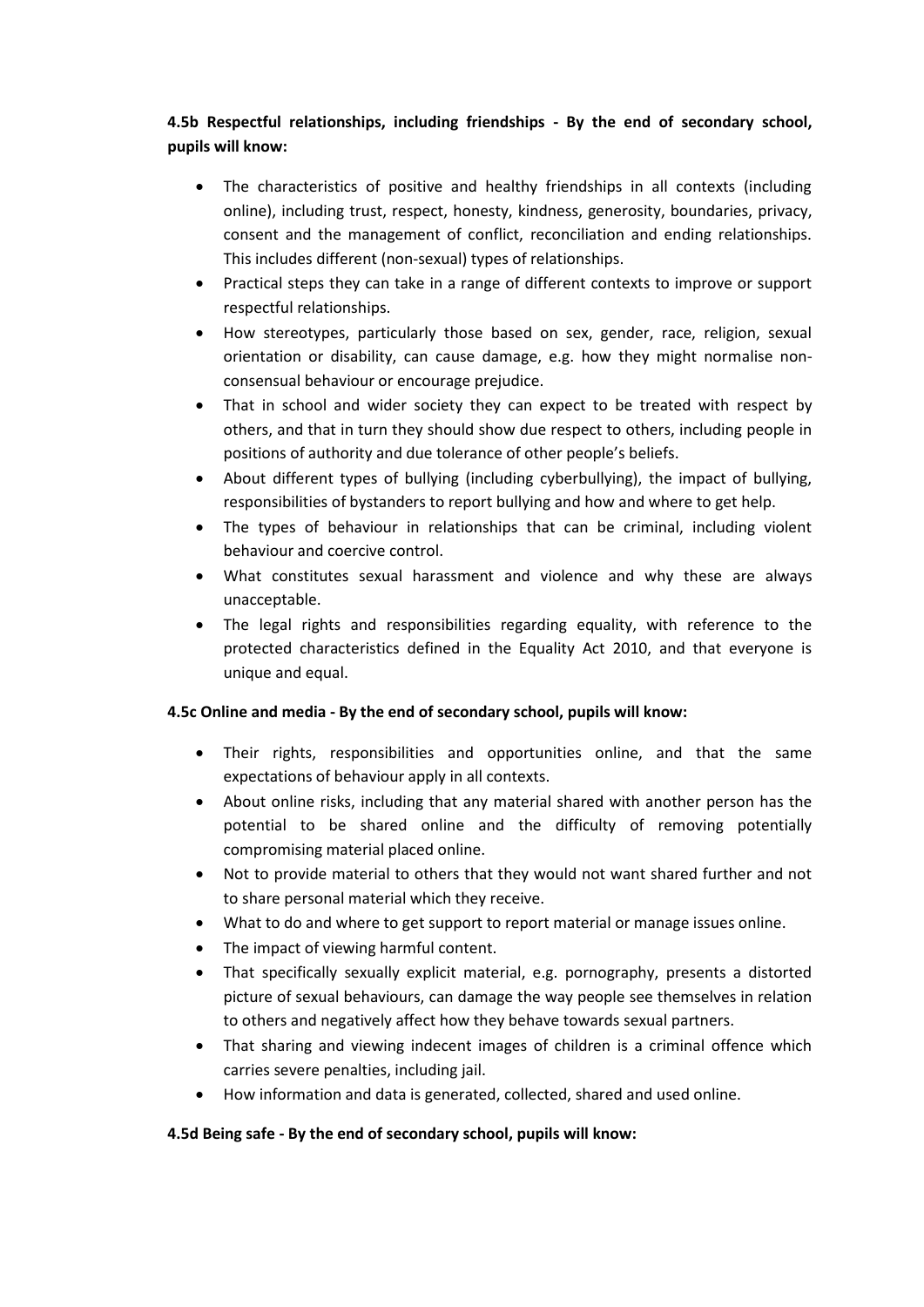- The concepts of, and laws relating to, sexual consent, sexual exploitation, abuse, grooming, coercion, harassment, rape, domestic abuse, forced marriage, honourbased violence and FGM, and how these can affect current and future relationships.
- How people can actively communicate and recognise consent from others, including sexual consent, and how and when consent can be withdrawn – this includes online.

#### **4.5e Intimate and sexual relationships, including sexual health - By the end of secondary school, pupils will know:**

- How to recognise the characteristics and positive aspects of healthy one-to-one intimate relationships, which include mutual respect, consent, loyalty, trust, shared interests and outlook, sex and friendship.
- That all aspects of health can be affected by choices they make in sex and relationships, positively and negatively, e.g. physical, emotional, mental, sexual and reproductive health and wellbeing.
- The facts about reproductive health, including fertility and the potential impact of lifestyle on fertility for both men and women.
- That there are a range of strategies for identifying and managing sexual pressure, including understanding peer pressure, resisting pressure and not pressurising others.
- That they have a choice to delay sex or to enjoy intimacy without sex.
- The facts about the full range of contraceptive choices, efficacy and options available.
- The facts around pregnancy including miscarriage.
- That there are choices in relation to pregnancy, with legally and medically accurate, impartial information on all options including keeping the baby, adoption, abortion and where to get further help.
- How the different sexually transmitted infections (STIs) including HIV/AIDs, are transmitted, how risk can be reduced through safer sex (including through condom use) and the importance of and facts about testing.
- About the prevalence of some STIs, the impact they can have on those who contract them and key facts about treatment.
- How the use of alcohol and drugs can lead to risky sexual behaviour.
- How to get further advice, including how and where to access confidential sexual and reproductive health advice and treatment.

## **5. Subject Delivery**

5.1 The majority of the RSE and health education curriculum will be delivered through PSHE education, with some elements taught via the science curriculum. Additional learning opportunities will be delivered in 'drop down' events.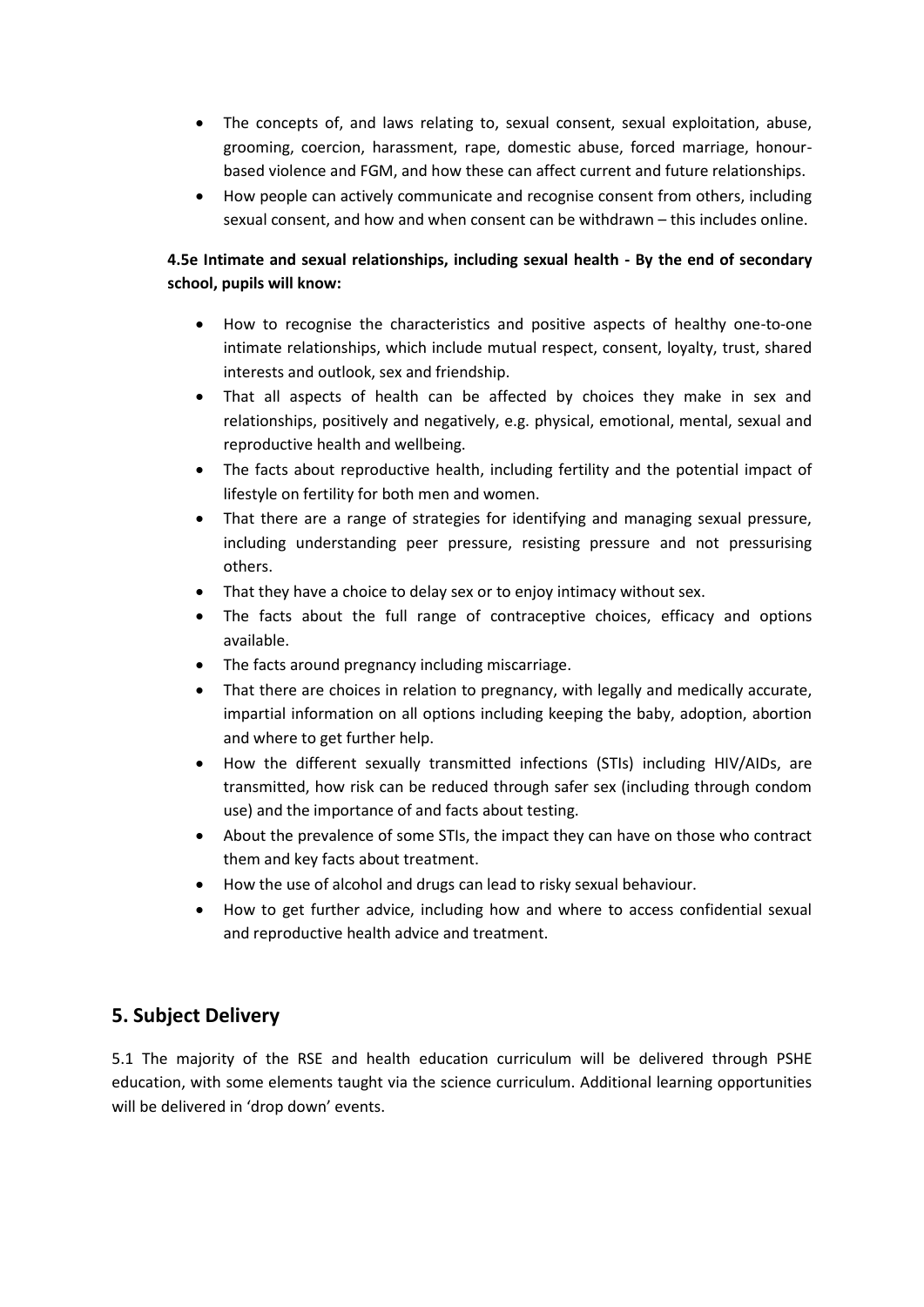5.2 The RSE and health education subject leader will work closely with their colleagues in related curriculum areas to ensure the curriculum complements the content covered in national curriculum subjects.

5.3 The curriculum has been developed in line with the DfE's 'Relationships Education, Relationships and Sex Education (RSE) and Health Education' guidance.

5.4 The school will consider the context and views of the wider local community when developing the curriculum to ensure it is reflective of issues in the local area.

5.5 The school will consider the religious background of all pupils when planning teaching, to ensure all topics included are appropriately handled.

5.6 The RSE and health education curriculum is informed by topical issues in the school and wider community, to ensure it is tailored to pupils' needs, for example, if there was a local prevalence of specific sexually transmitted infections, our curriculum would be tailored to address this issue.

5.8 Through effective organisation and delivery of the subject, we will ensure that:

- Core knowledge is sectioned into units of a manageable size.
- The required content is communicated to pupils clearly, in a carefully sequenced way, within a planned scheme of work.
- Teaching includes sufficient and well-chosen opportunities and contexts for pupils to embed new knowledge so that is can be used confidently in real-life situations.

5.9 RSE and health education complement several national curriculum subjects. Where appropriate, the school will look for opportunities to make links between the subjects and integrate teaching.

5.10 The RSE and health education curriculum will be delivered by appropriately trained members of staff.

5.11 The curriculum will proactively address issues in a timely way in line with current evidence on student's physical, emotional and sexual development.

5.12 RSE and health education will be delivered in a non-judgemental, age-appropriate, factual and inclusive way that allows pupils to ask questions in a safe environment.

5.13 Teaching of the curriculum will reflect requirements set out in law, particularly in the Equality Act 2010, so that pupils understand what the law does and does not allow, and the wider legal implications of the decisions they make.

5.14 The school will integrate LGBTQ+ content into the RSE curriculum – we will ensure that this content is fully integrated into our programmes of study rather than delivered as standalone units or lessons. LGBTQ+ content will be approached in a sensitive, age-appropriate and factual way that allows pupils to explore gender identity and the features of stable and healthy same-sex relationships.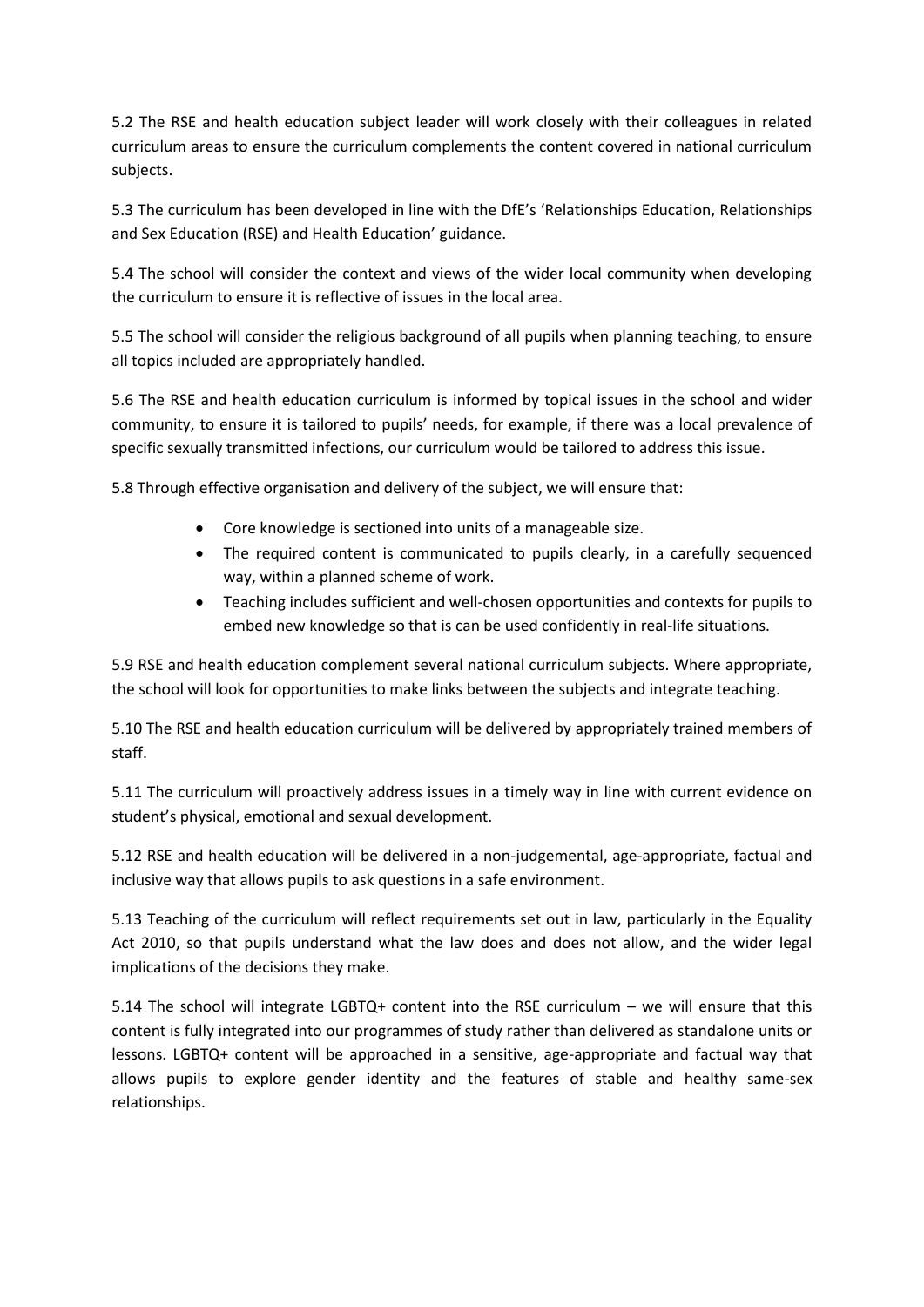5.15 Teaching about families will reflect the fact that many forms provide a nurturing environment for children. Families can include for example, single parent families, LGBT parents, families headed by grandparents, adoptive parents, and foster parents/carers amongst other structures.

5.16 Care will be taken to ensure that there is no stigmatisation of children based on their home circumstances and needs, to reflect sensitively that some children may have a different structure of support around them; e.g. looked after children or young carers.

5.17 All teaching and resources are assessed to ensure they are appropriate for the age and maturity of pupils, are sensitive to their religious backgrounds and meet the needs of any SEND, if applicable.

5.18 Classes may be taught in gender-segregated groups depending on the nature of the topic being delivered at the time, and the cultural background of pupils where it is only appropriate to discuss the body in single gender groups.

5.19 Throughout every year group, appropriate diagrams, videos, books, games, discussion and practical activities will be used to assist learning.

5.20 Inappropriate images, videos, etc. will not be used, and resources will be selected with sensitivity given to the age and cultural background of pupils.

5.21 Pupils will be prevented from accessing inappropriate materials on the internet when using such to assist with their learning

5.22 Teachers will establish what is appropriate for one-to-one and whole-class settings, and alter their teaching of the programmes accordingly.

5.23 Teachers will ensure that pupils' views are listened to and will encourage them to ask questions and engage in discussion. Teachers will answer questions sensitively and honestly.

5.24 Teachers will ensure lesson plans focus on challenging perceived views of pupils based on protected characteristics, through exploration of, and developing mutual respect for, those different to themselves.

5.25 In teaching the curriculum, teachers will be aware that pupils may raise topics such as self-harm and suicide. When talking about these topics in lessons, teachers will be aware of the risks of encouraging these behaviours and will avoid any resources or material that appear as instructive rather than preventative.

5.26 At all points of delivery of the curriculum, parents will be consulted, and their views will be valued. Parents will be informed of the content of the Curriculum.

#### **6. RSE within the PSHE Curriculum**

6.1 From September 2021, our PSHE Scheme of Work for Years 7 – 11 will be based on the Programme Builder designed by the PSHE Association. The relationship and sex education elements of this wider programme are outlined here: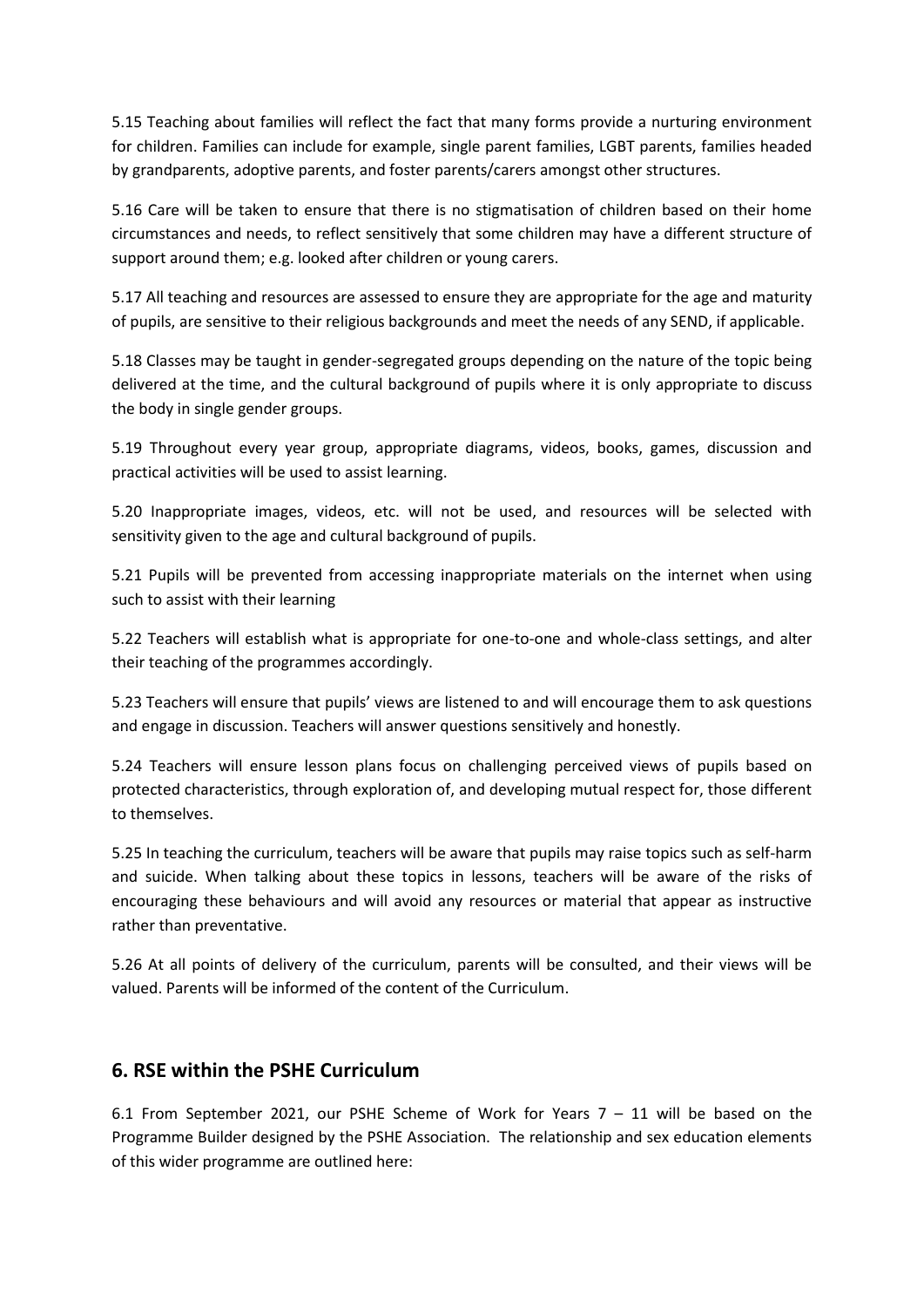**Year 7 – Spring 1 - Diversity:** Diversity, Prejudice & Bullying

**Spring 2 - Health and puberty:** Healthy routines, influences on health, puberty, unwanted contact, and FGM

**Summer 1 - Building relationships:** Self-worth, romance and friendships (including online) and relationship boundaries

**Year 8 – Spring 1 - Discrimination:** Discrimination in all its forms, including: racism, religious discrimination, disability, discrimination, sexism, homophobia, biphobia and transphobia

> **Summer 1 - Identity and relationships:** Gender identity, sexual orientation, consent, 'sexting', and an introduction to contraception

**Year 9 – Autumn 1 - Peer influence, substance use and gangs:** Healthy and unhealthy friendships, assertiveness, substance misuse, and gang exploitation

> **Spring 1 - Respectful relationships:** Families and parenting, healthy relationships, conflict resolution, and relationship changes

> **Summer 1 - Intimate relationships:** Relationships and sex education including consent, contraception, the risks of STIs, and attitudes to pornography

- **Year 10 -** Spring 1 Healthy relationships: Relationships and sex expectations, myths, pleasure and challenges, including the impact of the media and pornography
- **Year 11 – Spring 1 - Communication in relationships:** Personal values, assertive communication (including in relation to contraception and sexual health), relationship challenges and abuse

**Summer Term 1 – Families:** Different families and parental responsibilities, pregnancy, marriage and forced marriage and changing relationships

6.2 Based on the definitions given above in 3.1 and 3.2, the elements of 6.1b that are written in blue constitute statutory relationships education from which parents cannot withdraw their child, whilst those in red constitute sex education, and from which parents can withdraw their child.

6.3 Our teaching of RSE will use the Longcroft Learning Cycle and will involve the full range of educational approaches and activities that are utilised across the curriculum.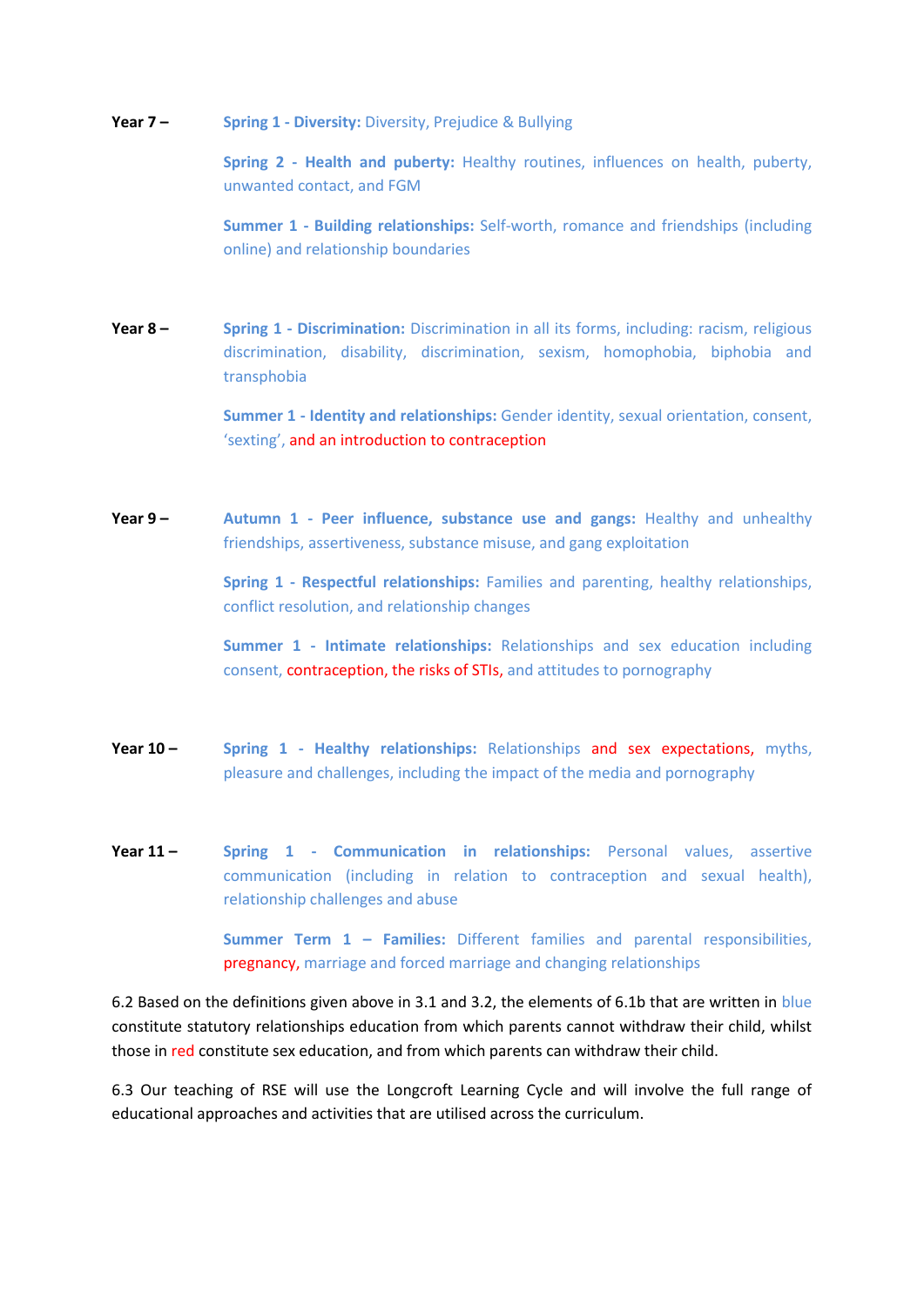6.4 RSE will be delivered in Longcroft School as part of our Personal, Social, Health and Economic (PSHE) education curriculum, which has planned, timetabled sessions across all key stages, using a spiral curriculum approach.

6.5 The Associate SLT PSHE/Careers will work closely with colleagues in related curriculum areas (such as RE, science, computing, PE) to ensure a holistic and joined up approach to what is taught in RSE.

6.6 We also supplement learning through using a whole school approach and utilising time outside of the classroom, such as through topics explored in school assemblies, through art and drama, school celebrations or events. In addition, we may use drop down days to deliver aspects of RSE.

6.7 RSE will address aspects of relationships and sex in an integrated way within a single topic. We will take care to highlight lessons that contain what we define as sex education so that we can respect the wishes of parents who have withdrawn their children from this content.

6.8 We also use external agencies where appropriate to deliver aspects of Relationships and Sex Education (see section below).

6.9 The programme will be delivered in a non-judgemental, factual way, using the correct medical terms where appropriate (for example when teaching about external body parts).

6.10 Those teaching RSE should not express or be expected to express their personal views or beliefs when teaching RSE.

6.11 Where appropriate we will use professionally produced resources in the delivery of RSE, recognising the value in the expertise that lies behind these.

6.12 All staff who have responsibility for delivering RSE will undergo training to ensure they are upto-date with the RSE policy and curriculum requirements regarding RSE.

6.13 In addition to ongoing training, CPD will also be scheduled in response to updates to our RSE scheme of work and any new development in terms of course content

#### **7. Monitoring**

7.1 In accordance with our Teaching & Learning Policy, we regularly monitor our RSE scheme of work to ensure that the quality of teaching is consistent, that the curriculum is meeting the new national requirements under the Relationships Education, RSE and Health Education guidance, and that learning outcomes are reflective of pupil need.

7.2 This policy will be reviewed by the school's leadership team in conjunction with the Associate SLT PSHE/Careers and Governors on a regular basis. If changes are needed, members of staff, parents/carers and pupils will be consulted and any subsequent changes made clearly communicated.

7.3 The School's Leadership Team monitors the implementation of the programme through: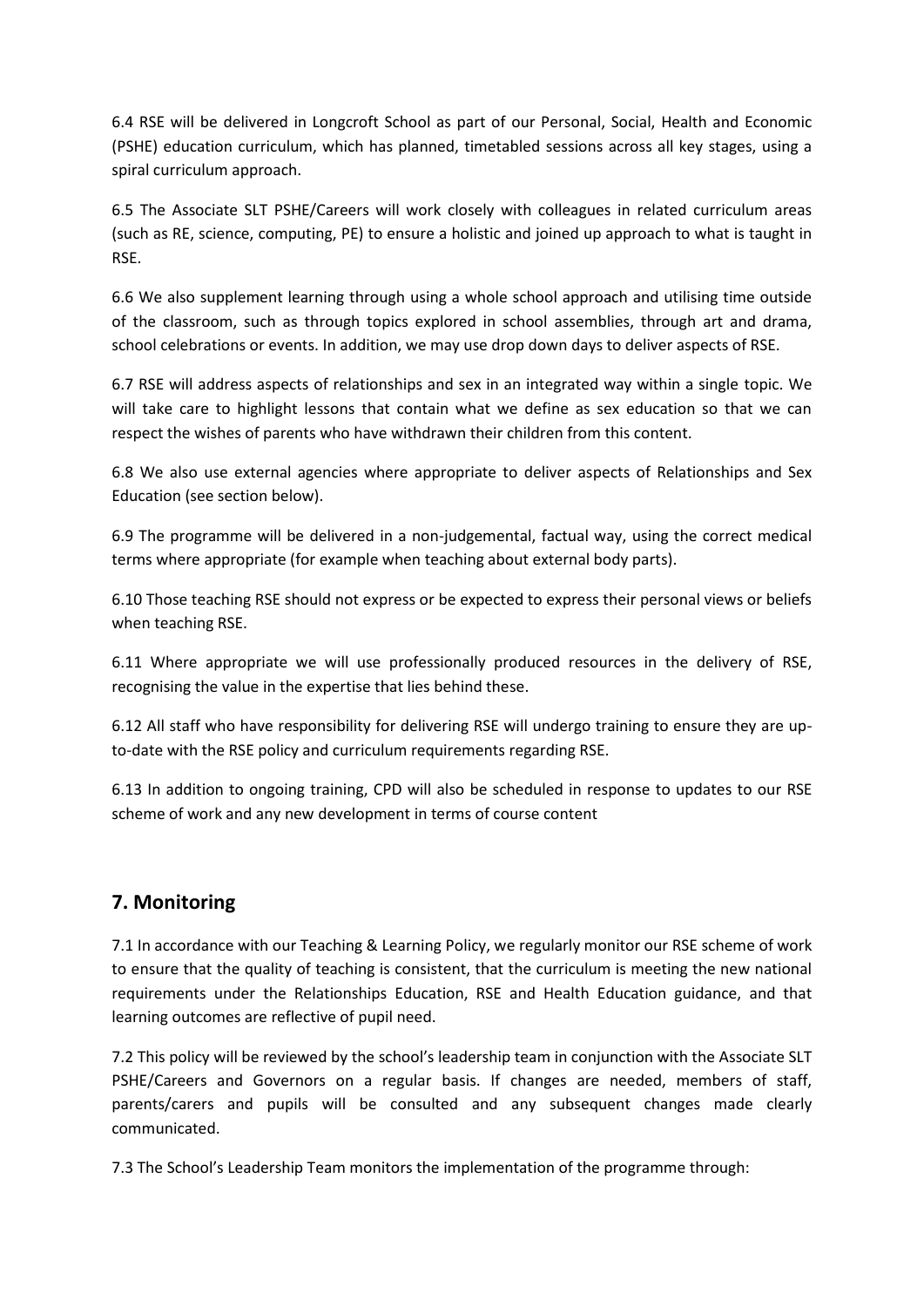- Lesson observations
- Planning scrutiny
- Looking at samples of pupils' work
- Analysing pupil attendance in lessons

#### **8. Evaluation**

8.1 Evaluation of our programme is crucial to ensure that we can continue to improve on provision and teaching effectiveness. The evaluation process involves structured and informal pupil and staff feedback including:

- Teacher evaluation of lessons and the overall RSE programme
- Evidence from lesson observations
- Feedback and evaluation by pupils (for example, using pupil interviews, questionnaires/ surveys, focus groups or using pupil question boxes.)
- Scrutiny of pupil assessment records
- Sampling pupil work

#### **9. Pupil assessment**

9.1 Longcroft School uses a range of assessment methods to get regular feedback on pupil progress in RSE.

9.2 We also use pupil assessment to identify where pupils need extra support or intervention.

9.3 Lessons are planned to ensure that pupils of differing abilities, including the most able, are suitably challenged.

9.4 Assessment methods used may include:

- Project work
- Written assignments
- Pupils' pre and post unit self-evaluation
- Pupils' work in exercise books
- Pupils' contributions in lessons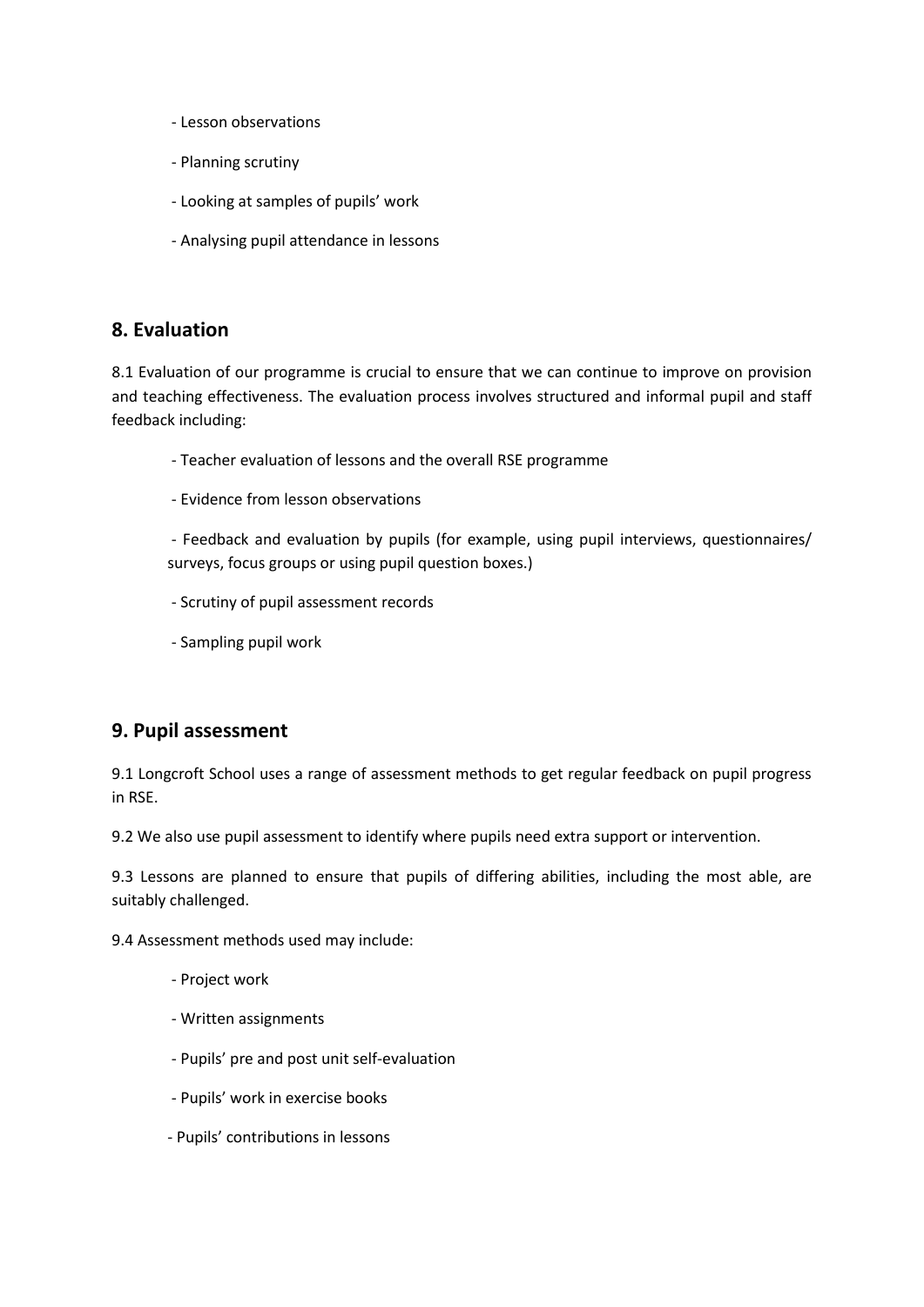## **10. Pupil voice**

10.1 Pupil voice is central to the culture and ethos of PSHE & Careers at Longcroft School.

10.2 We will use pupil voice to evaluate how relevant and engaging RSE is to children's lives.

10.3 Throughout our RSE scheme of work we embed pupil voice practices to enable pupils to express their views on the range of topics and issues that RSE covers and to ensure that they listen to other opinions and evidence, reflect on their own perspectives and take a broader view. We want to ensure that all pupil voices are heard but that those views that are hurtful, offensive or exclusionary do not dominate and are addressed.

10.4 We want to ensure a culture where human rights, social justice, inclusion and diversity are promoted.

## **11. Answering pupil questions**

11.1 RSE explores a range of issues that may provoke questions from pupils. We view questions as a positive sign that pupils are engaged with what is being taught and feel able to express natural curiosities about themselves, their bodies and relationships with others.

11.2 As much as possible, where a question is relevant to the whole class, we will answer it to the whole group. There may occasionally be the need to deal with a question outside of the classroom if it is not suitable for the entire class.

11.3 Questions will always be answered in an age and developmentally appropriate way and take into account whether a parent/carer has requested their child to be removed from sex education lessons.

11.4 School staff will not be expected to answer personal questions about themselves or to ask direct personal questions of their pupils that could make either party vulnerable.

11.5 We believe that an open approach to answering questions prevents pupils from learning inaccurate or harmful information online or from peers and older pupils. We believe exploring issues with the whole class helps to reduce the stigma and shame that can surround some of the issues explored in RSE. Importantly, we believe that children are better protected from harm and abuse when they are able to discuss issues openly with trained professionals and in a safe environment.

#### **12. Working with parents/carers**

12.1 We believe that the successful teaching of RSE involves parents/ carers and schools working together. We also believe that parents/ carers can play an important role in the RSE of their children through exploring discussions at home that have taken place in school.

12.2 Our RSE policy will be developed through consulting parents and carers.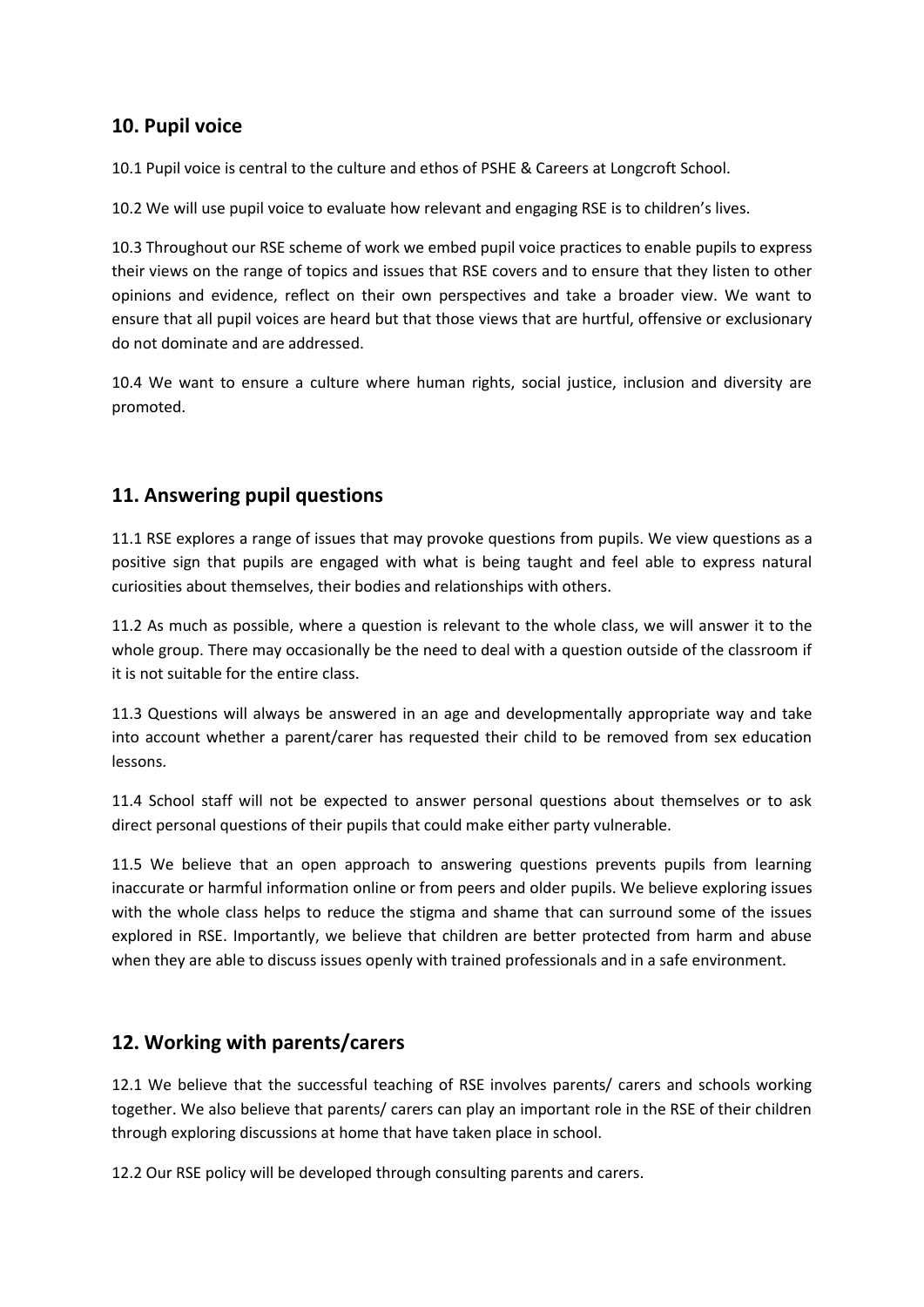12.3 We will work with parents/carers to ensure that they are aware of what we teach and when through the following methods:

- Parents' evenings
- Inductions to the school
- Welcome packs
- Sharing copies of the policy in face-to-face meetings and/or through emails

- Letters to parents/carers giving information about when RSE will be delivered and when certain classes (including classes that involve sex education) will take place

- Friends of Longcroft School
- Planned drop-ins

12.4 If parents/carers have any concerns or special circumstances the school should be aware of, or would like any further information about the curriculum, we will have make arrangements to meet with them to discuss these matters further. We may share examples of some of the key resources we use with parents/carers to reassure them of the content and to enable them to continue the conversations started in class at home.

#### **13. Parental right to request their child be excused from sex education**

13.1 As outlined within the Statutory Guidance, parents/carers have the right to request their child be withdrawn from all or part of sex education lessons that are delivered as part of RSE (as indicated in red in 6.1b).

13.2 Parents/carers do not have a right to withdraw their child from Relationships Education (as indicated in blue in 6.1b).

13.3 Parents/carers do not have the right to withdraw their child from any sex education delivered as part of the Science curriculum.

13.4 Parents do not have the right to withdraw their child from Health Education.

13.5 All children will have the right to opt into sex education three terms before they turn 16 and the school will make arrangements for this to happen. In practice, this means that when a child turns 15 they have the right to be taught sex education if they want to. Pupils over the age of 15 are considered capable to make their own decisions about whether to receive sex education. After this age, the school will only consider requests for a student to be withdrawn from sex education when the request has been made by them and they have discussed the same with the Head of School.

13.6 Although parents/carers have the right to request to withdraw their child from any or all of sex education as part of Relationships Education, it is our aim to encourage parents to see the value of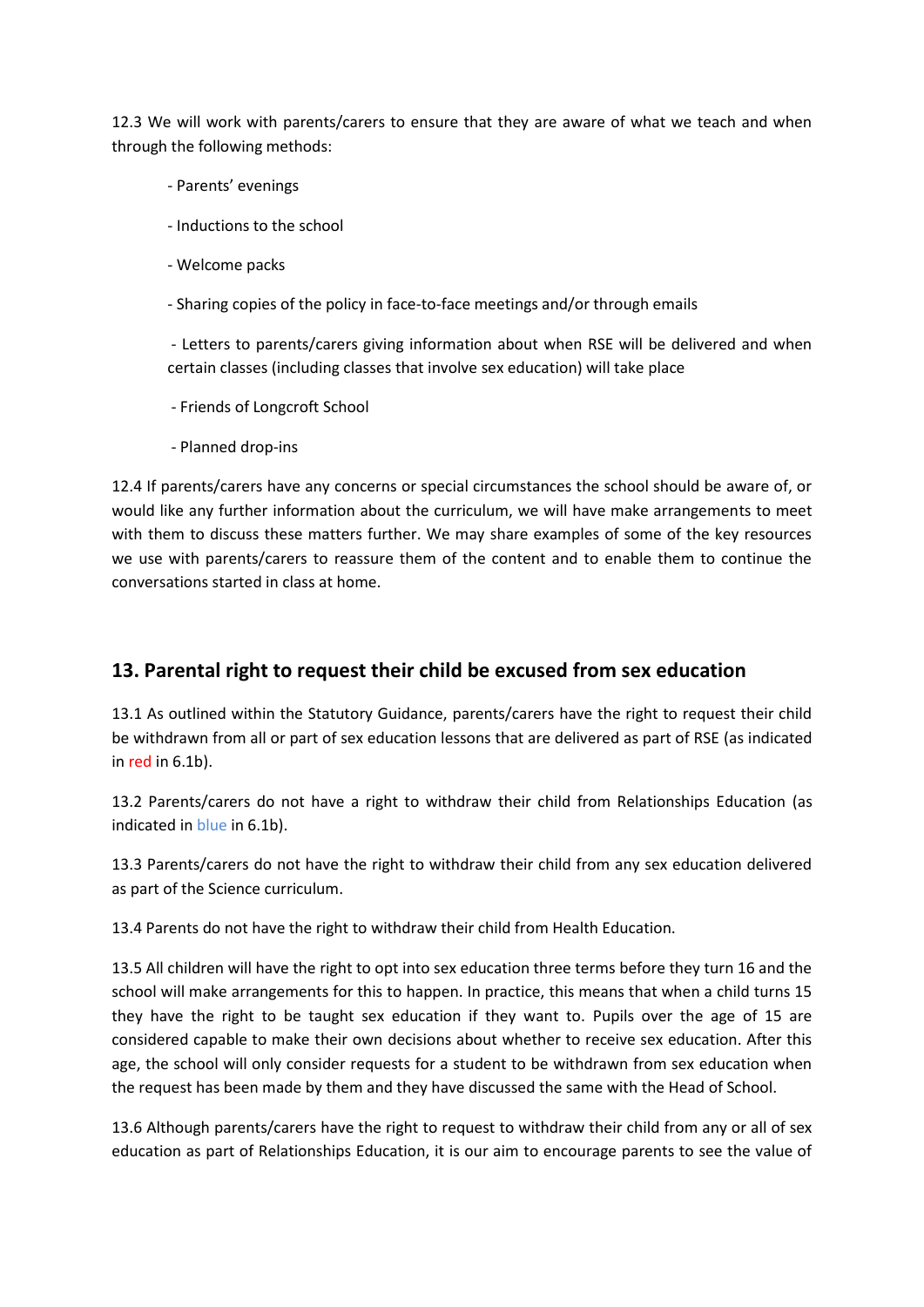RSE learning and its contribution to keeping children safe, developing their emotional, social and physical wellbeing and for promoting equality and social justice.

13.7 Should a parent decide that they do not wish their child to take part in any of these lessons, they should write to the Head of School to request a meeting using a *Parental Request Form - Withdrawal from Sex Education within RSHE* form (See Appendix 1). The Head of School will discuss the request with the parent/carer to fully understand their concerns/objections to the content of the curriculum and will decide how to proceed in line with the school's relevant legal obligations.

13.8 If parents/carers do decide to withdraw their child, they should inform the Head of School in writing and the school will keep a record of this in the student file.

13.9 Except in exceptional circumstances, we will respect the parents' request to withdraw their child up to and until three terms before the child turns 16. After that point, if the child wishes to receive sex education rather than be withdrawn, the school will make arrangements to provide the child with sex education during one of those terms.

13.10 We will remind parents annually that the request to withdraw is still in place and invite them to confirm whether they still want it.

#### **14. Working with visitors and external agencies**

14.1 From time-to-time Longcroft School may invite external experts and visitors to deliver parts of our RSE scheme of work.

14.2 External visitors will be selected in order to enrich and supplement our RSE by bringing particular skills, methods and expertise to the classroom and the whole school.

14.3 A teacher will always be present throughout these lessons so as to build on the pupil's learning after the session/s as well as answer any questions the pupils may subsequently have.

14.4 Any external visitor will be expected to comply with this policy and other related policies, including the school's confidentiality and child protection policy.

14.5 We will also ensure that:

- There is appropriate planning, preparatory and follow up work for the session.

- The visitor understands the cohort of children involved, including the different ability levels and diversities in identities across protected characteristics. They will also be made aware of any specific issues relating to child protection.

#### **15. Safeguarding and child protection**

15.1 Longcroft School acknowledges that RSE is crucial for creating a culture of safeguarding within the school and for meeting our statutory obligations as outlined in Keeping Children Safe in Education.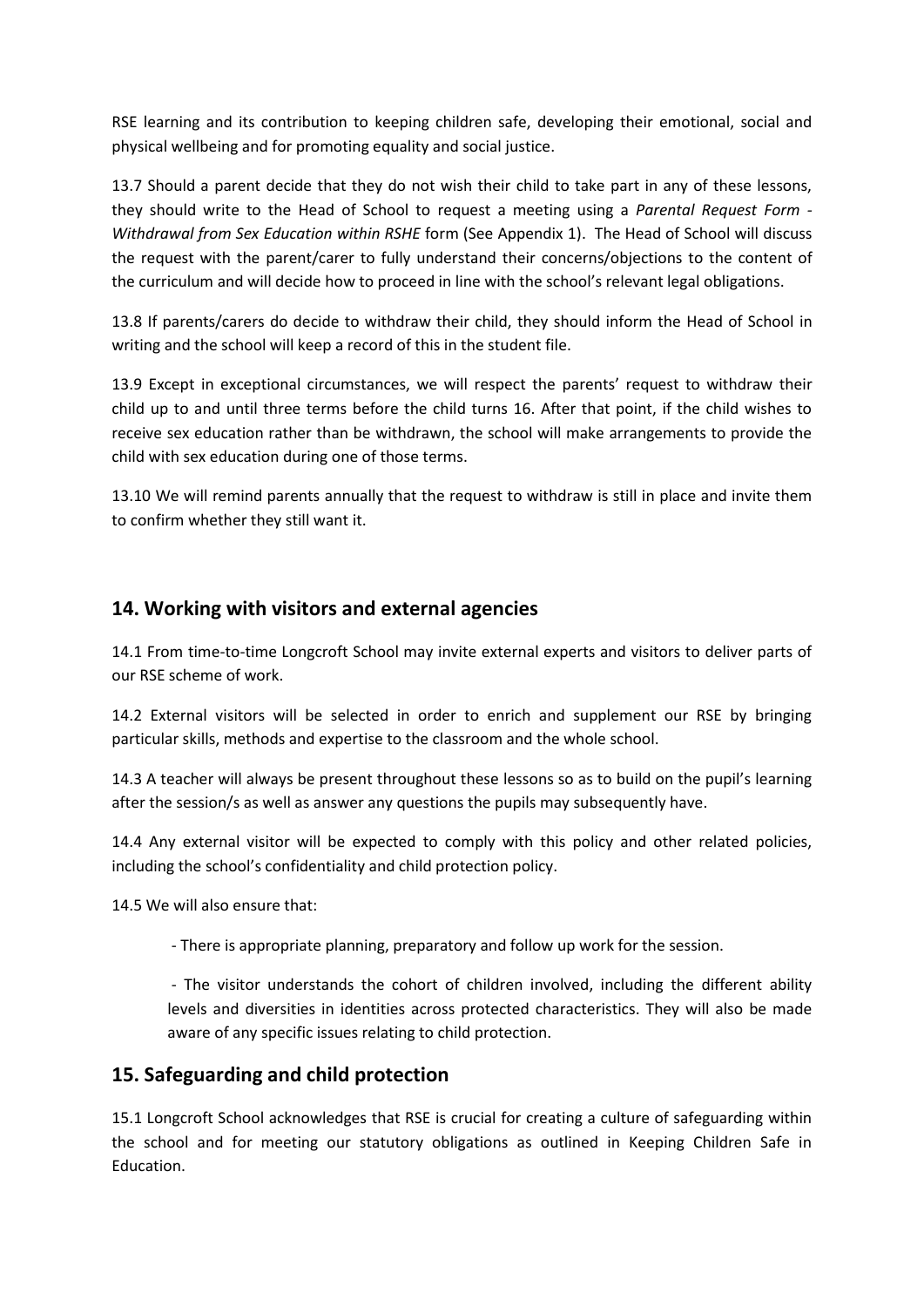15.2 RSE helps children to understand the difference between healthy and abusive relationships and to understand how to get help if they are experiencing abuse, or have experienced, abuse.

15.3 We recognise that when discussing some of the issues RSE covers, some pupils could disclose abuse or other harmful experiences. In cases of a disclosure, all staff have statutory training around child protection and will follow the schools safeguarding policy and procedures.

15.4 We also recognise that some children may be vulnerable to some of the content delivered in RSE due to a previous safeguarding concern, ongoing concerns or changes to their personal life. For those children, additional support will be given to prevent them being affected by the scenarios or topics in their planned lessons.

15.5 To meet DfE best practice advice, the Designated Safeguarding Lead will be involved in the formulation of safeguarding-related areas of the curriculum, as their knowledge and resources may help to address safeguarding issues more appropriately and effectively.

15.6 When teaching issues that are particularly sensitive for pupils of all ages, e.g. self-harm or suicide, teachers will be made aware of the risks of inadvertently encouraging, or providing instructions to, pupils. Teaching of these subjects will always prioritise preventing self-harm or suicide as a central goal.

15.7 While Longcroft School wants to create a learning space that feels safe for children and young people to disclose, we also want to protect children's privacy.

15.8 We do this by using a number of teaching techniques including the use of a working agreement, where rights respecting ground rules are created with pupils on what makes a safe and welcoming environment for all.

15.9 Once ground rules have been set, we will check they are in place throughout the scheme of work and actively referred to. Through the use of ground rules and other approaches, such as distancing techniques, we believe the school can create a supportive environment for discussions that can be sensitive or difficult.

## **16. Statement by the Governing Body/Trust**

16.1 The governance board of Longcroft School adopted this policy on

16.2 It will review the policy in

16.3 In adopting this policy, the Governing Body recognises its responsibility for ensuring the policy is implemented effectively, including that the subjects are resourced, staffed and timetabled in a way the ensures that the school fulfils its legal obligations.